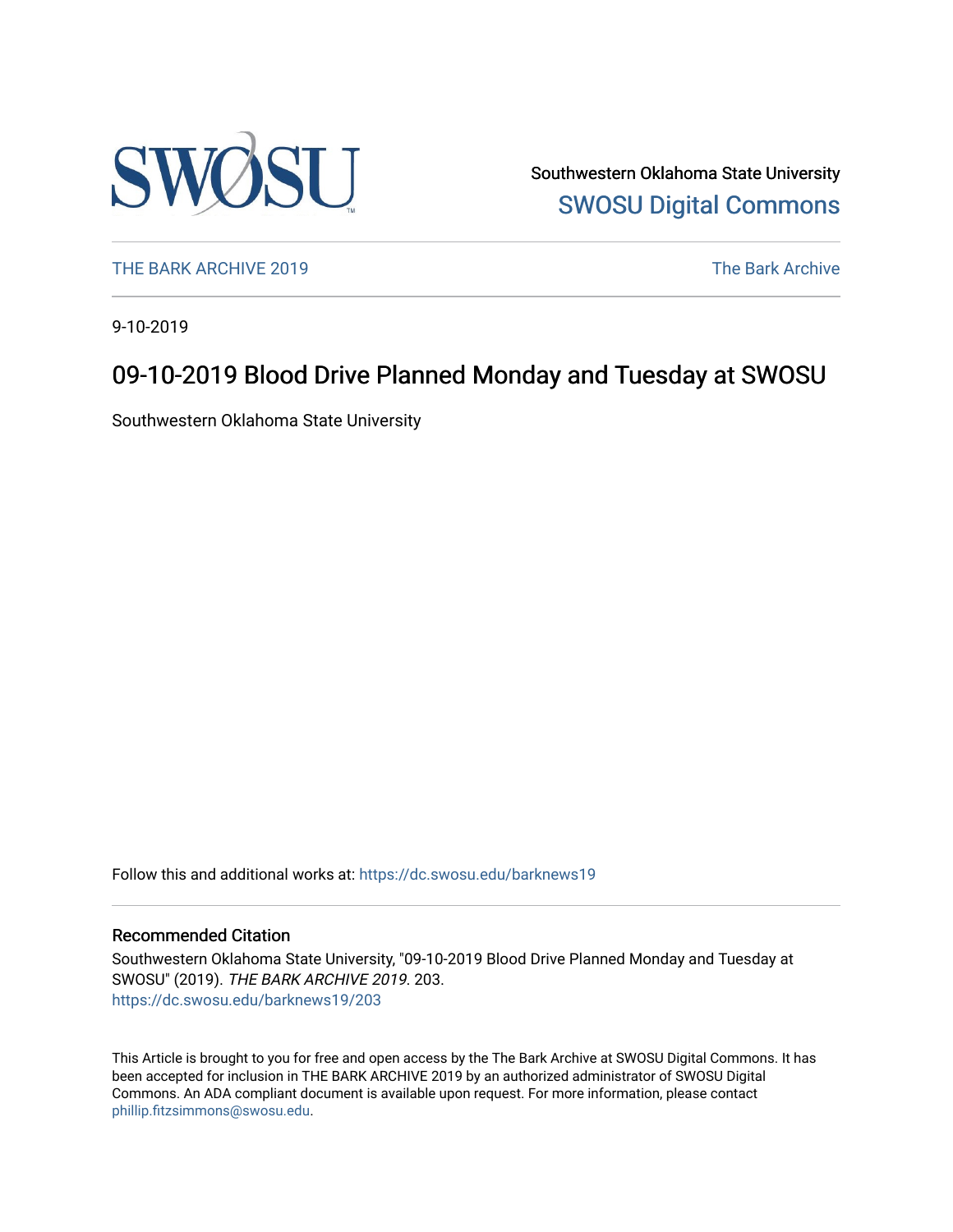

10 September, 2019

# **Blood Drive Planned Monday and Tuesday at SWOSU**

Southwestern Oklahoma State University will sponsor a blood drive on Monday and Tuesday, September 16-17, on the Weatherford campus with various giveaways planned throughout the two days.

The public is invited and encouraged to participate in the drive, sponsored by the Oklahoma Blood Institute, which will be held from 11 a.m. until 4 p.m. each day in the Wellness Center on the SWOSU campus.

Donors will receive a SWOSU Bulldog Blood Donor t-shirt, coupon for a free honey butter chicken biscuit from Whataburger and the chance to win Whataburger for a year. Also, free hot dogs will be served.

Donor requirements are healthy adults ages 16 and over.

Even though most people just walk in, individuals can schedule an appointment online at obi.org or by calling 1.877.340.8777.

| Academics             | D                |
|-----------------------|------------------|
| Administration        | D                |
| Alumni and Foundation | D                |
| Community             | D                |
| Events                | $\triangleright$ |
| Faculty and Staff     | D                |
| Miscellaneous         | $\triangleright$ |
| Sayre                 | D                |
| <b>Students</b>       | D                |
|                       |                  |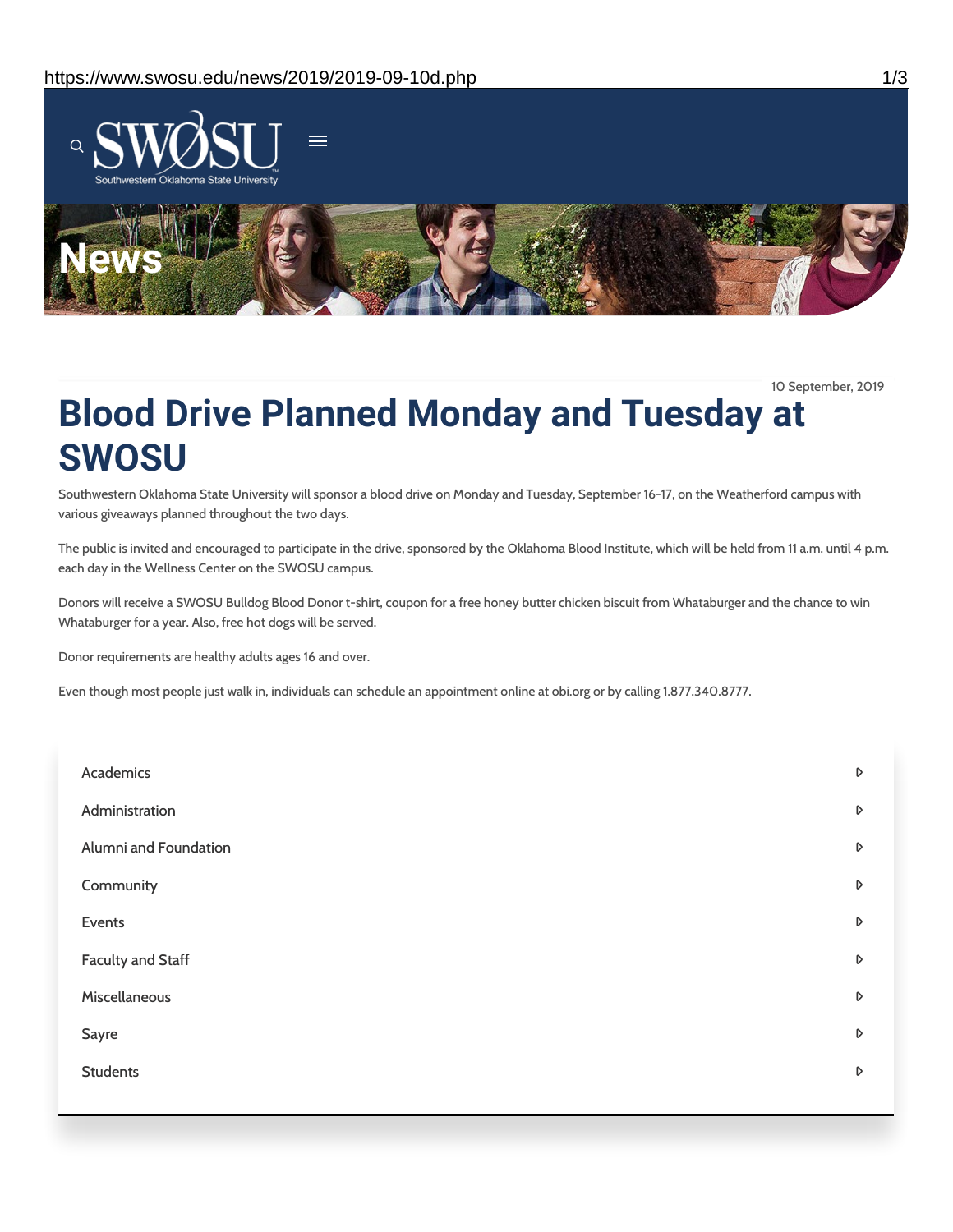fyom

| <b>Archive Links</b> |   |
|----------------------|---|
| 2018                 | D |
| 2019                 | D |
| 2020                 | D |
| Archive              | D |
|                      |   |



### Weatherford Campus

100 Campus Drive Weatherford, OK 73096

### Sayre Campus

409 E Mississippi Ave Sayre, OK 73662

Connect to Us

Contact [Information](https://www.swosu.edu/about/contact.php) [University/Facility](https://www.swosu.edu/about/operating-hours.php) Hours [Campus](https://map.concept3d.com/?id=768#!ct/10964,10214,10213,10212,10205,10204,10203,10202,10136,10129,10128,0,31226,10130,10201,10641,0) Map Give to [SWOSU](https://standingfirmly.com/donate) Shop [SWOSU](https://shopswosu.merchorders.com/)